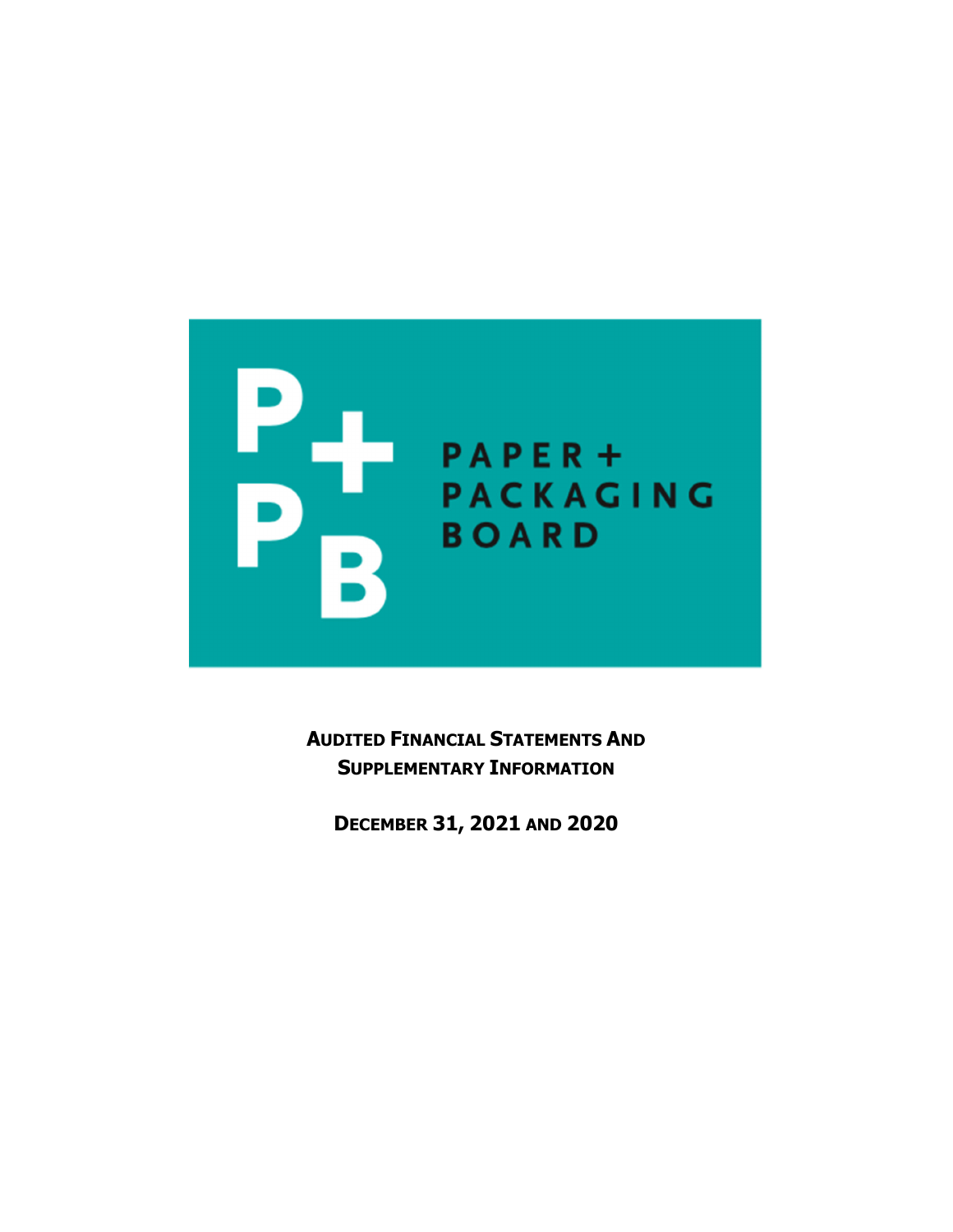

**Independent Auditors' Report**

Paper and Packaging Board McLean, Virginia

## **Report on the Audit of the Financial Statements**

## **Opinion**

We have audited the accompanying financial statements of Paper and Packaging Board (P+PB) which comprise the statements of financial position as of December 31, 2021 and 2020, and the related statements of activities and cash flows for the years then ended, the related statement of functional expenses for the year ended December 31, 2021, and the related notes to the financial statements.

In our opinion, the financial statements referred to above present fairly, in all material respects, the financial position of the Paper and Packaging Board as of December 31, 2021 and 2020, and the changes in its net assets and its cash flows for the years then ended in accordance with accounting principles generally accepted in the United States of America.

#### **Basis for our Opinion**

We conducted our audit in accordance with auditing standards generally accepted in the United States of America and the standards applicable to financial audits contained in *Government Auditing Standards*, issued by the Comptroller General of the United States. Our responsibilities under those standards are further described in the Auditor's Responsibilities for the Audit of the Financial Statements section of our report. We are required to be independent of the Paper and Packaging Board and to meet our other ethical responsibilities, in accordance with the relevant ethical requirements relating to our audit. We believe that the audit evidence we have obtained is sufficient and appropriate to provide a basis for our audit opinions.

#### **Responsibilities of Management for the Financial Statements**

Management is responsible for the preparation and fair presentation of the financial statements in accordance with accounting principles generally accepted in the United States of America and for the design, implementation, and maintenance of internal control relevant to the preparation and fair presentation of financial statements that are free from material misstatement, whether due to fraud or error.

In preparing the financial statements, management is required to evaluate whether there are conditions or events, considered in the aggregate, that raise substantial doubt about the Paper and Packaging Board's ability to continue as a going concern within one year after the date that the financial statements are available to be issued.

## **Auditor's Responsibilities for the Audit of the Financial Statements**

Our objectives are to obtain reasonable assurance about whether the financial statements as a whole are free from material misstatement, whether due to fraud or error, and to issue an auditor's report that includes our opinion. Reasonable assurance is a high level of assurance but is not absolute assurance and therefore is not a guarantee that an audit conducted in accordance with generally accepted auditing standards and Government Auditing Standards will always detect a material misstatement when it exists. The risk of not detecting a material misstatement resulting from fraud is higher than for one resulting from error, as fraud may involve collusion, forgery, intentional omissions, misrepresentations, or the override of internal control. Misstatements are considered material if there is a substantial likelihood that, individually or in the aggregate, they would influence the judgment made by a reasonable user based on the financial statements.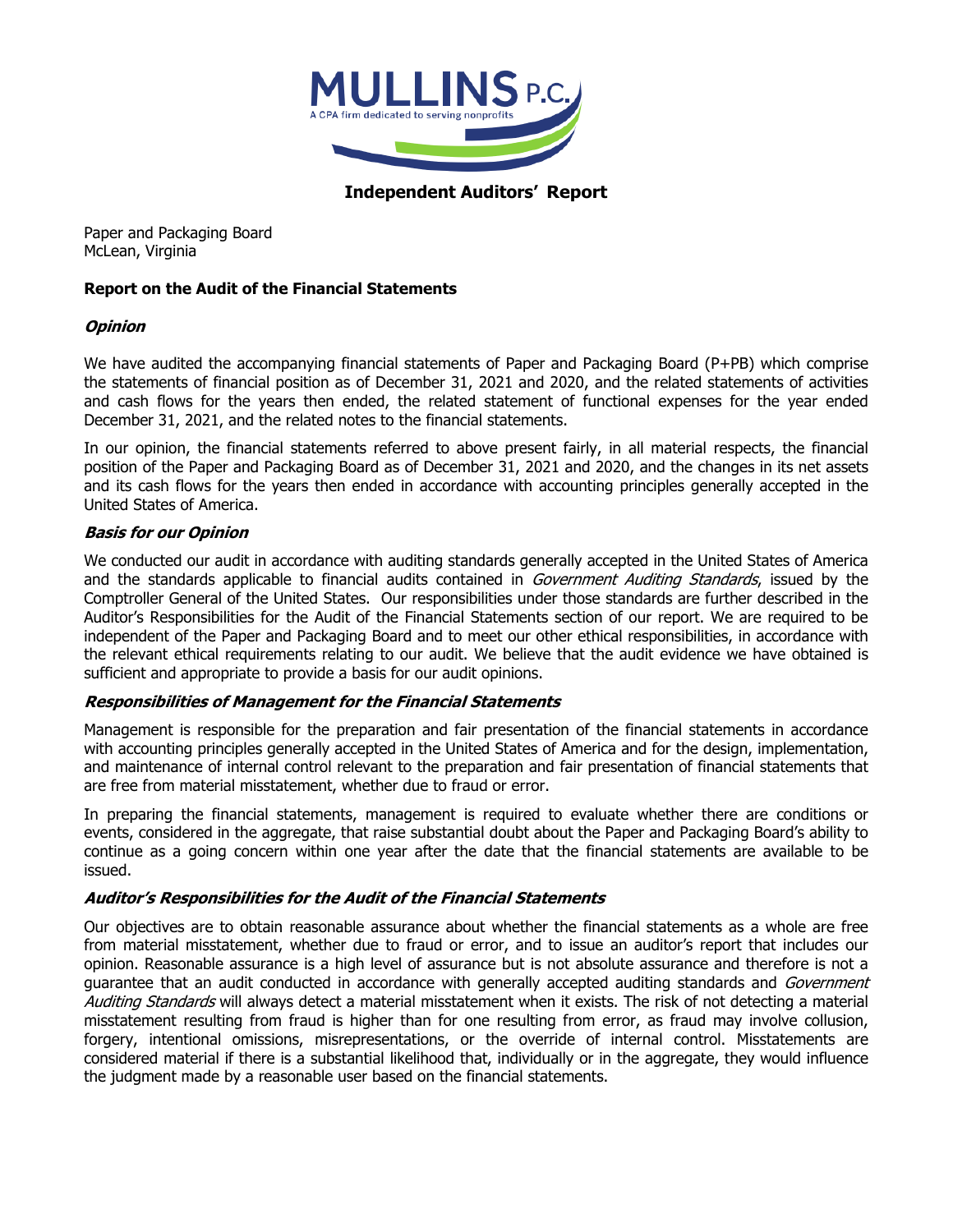# **Report on the Financial Statements (Continued)**

In performing an audit in accordance with generally accepted auditing standards and Government Auditing Standards, we:

- Exercise professional judgment and maintain professional skepticism throughout the audit.
- Identify and assess the risks of material misstatement of the financial statements, whether due to fraud or error, and design and perform audit procedures responsive to those risks. Such procedures include examining, on a test basis, evidence regarding the amounts and disclosures in the financial statements.
- Obtain an understanding of internal control relevant to the audit in order to design audit procedures that are appropriate in the circumstances, but not for the purpose of expressing an opinion on the effectiveness of the Paper and Packaging Board's internal control. Accordingly, no such opinion is expressed.
- Evaluate the appropriateness of accounting policies used and the reasonableness of significant accounting estimates made by management, as well as evaluate the overall presentation of the financial statements.
- Conclude whether, in our judgment, there are conditions or events, considered in the aggregate, that raise substantial doubt about the Paper and Packaging Board's ability to continue as a going concern for a reasonable period of time.

We are required to communicate with those charged with governance regarding, among other matters, the planned scope and timing of the audit, significant audit findings, and certain internal control-related matters that we identified during the audit.

#### **Supplementary Information**

Our audits were conducted for the purpose of forming an opinion on the financial statements as a whole. The information in the accompanying supplementary schedules on pages 15-18, which is the responsibility of management, is presented for purposes of additional analysis as required by U.S. Department of Agriculture, Agricultural Marketing Service, and is not a required part of the financial statements. Such information, except for the budget information marked "unaudited," was derived from and relates directly to the underlying accounting and other records used to prepare the financial statements. That information has been subjected to the auditing procedures applied in the audits of the financial statements and certain additional procedures, including comparing and reconciling such information directly to the underlying accounting and other records used to prepare the financial statements or to the financial statements themselves, and other additional procedures in accordance with auditing standards generally accepted in the United States of America. In our opinion, that information is fairly stated in all material respects in relation to the financial statements as a whole. The budget information marked "unaudited" has not been subjected to the auditing procedures applied in the audits of the financial statements and, accordingly, we do not express an opinion or provide any assurance on it.

#### **Other Reporting Required by Government Auditing Standards**

In accordance with Government Auditing Standards, we have also issued our report dated April XX, 2022, on our consideration of Paper and Packaging Board's internal control over financial reporting and on our tests of its compliance with certain provisions of laws, regulations, contracts, and grant agreements and other matters. The purpose of that report is solely to describe the scope of our testing of internal control over financial reporting and compliance and the results of that testing, and not to provide an opinion on the effectiveness of the Paper and Packaging Board's internal control over financial reporting or on compliance. That report is an integral part of an audit performed in accordance with *Government Auditing Standards* in considering Paper and Packaging Board's internal control over financial reporting and compliance.

May 17, 2022

Bethesda, Maryland **Certified Public Accountants** 

Mulli PC